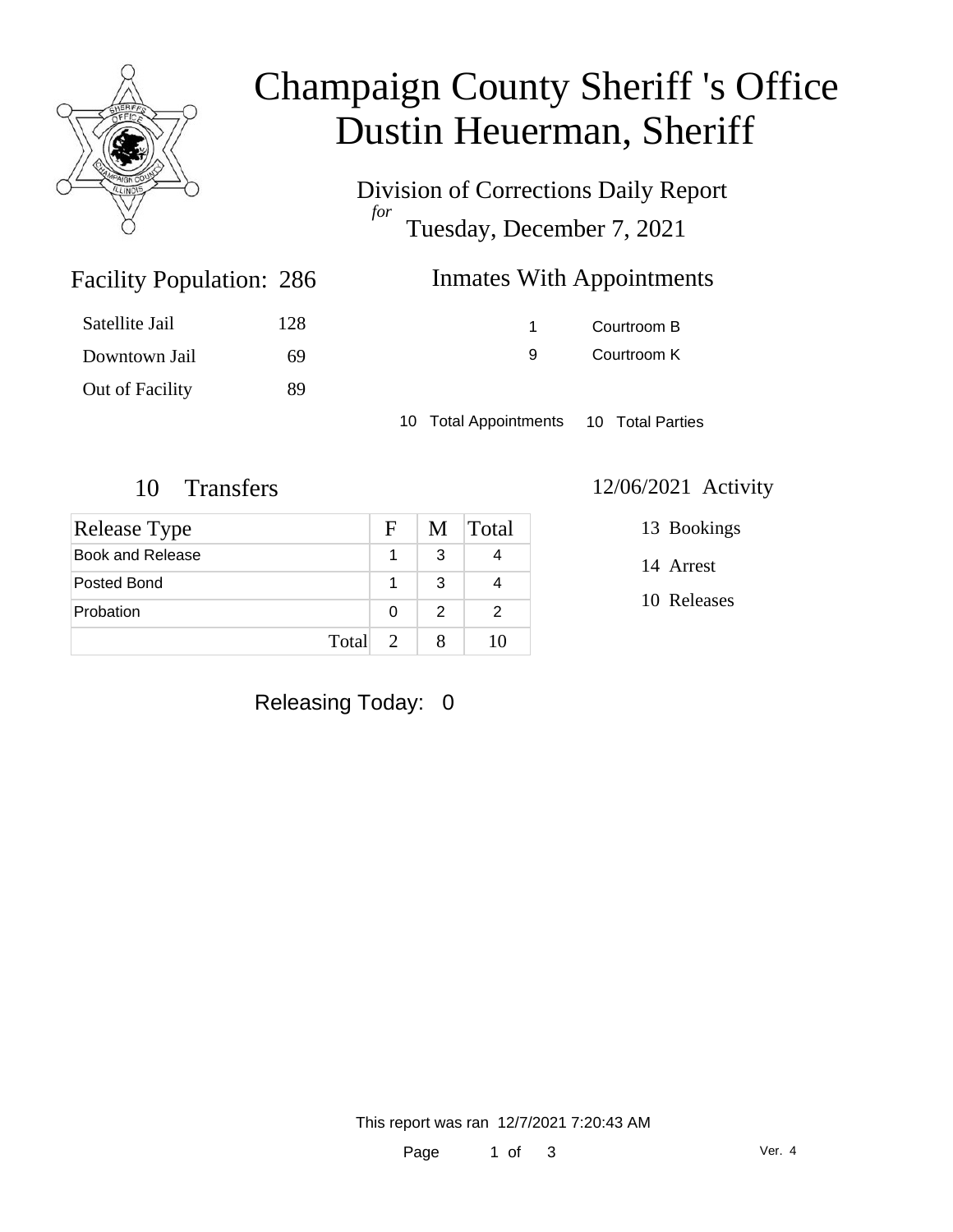

# Champaign County Sheriff 's Office Dustin Heuerman, Sheriff

Division of Corrections Daily Report *for* Tuesday, December 7, 2021

Custody Status Count

- Civil Other 1
- Civil Pre-Trial 1
- Electronic Home Dentention 19
	- Felony Arraignment 10
		- Felony Other 5
	- Felony Pre-Sentence 7
		- Felony Pre-Trial 201
	- Felony Pre-Trial DUI 3
	- Felony Sentenced CCSO 3
	- Felony Sentenced IDOC 16
		- Hold Other 4
		- Hold Sentenced CCCC 1
		- Hold Sentenced IDOC 2
	- Misdemeanor Arraignment 1
		- Misdemeanor Other 1
		- Misdemeanor Pre-Trial 4
			- Petition to Revoke 2
			- Remanded to DHS 4
			- Traffic Arraignment 1
				- Total 286